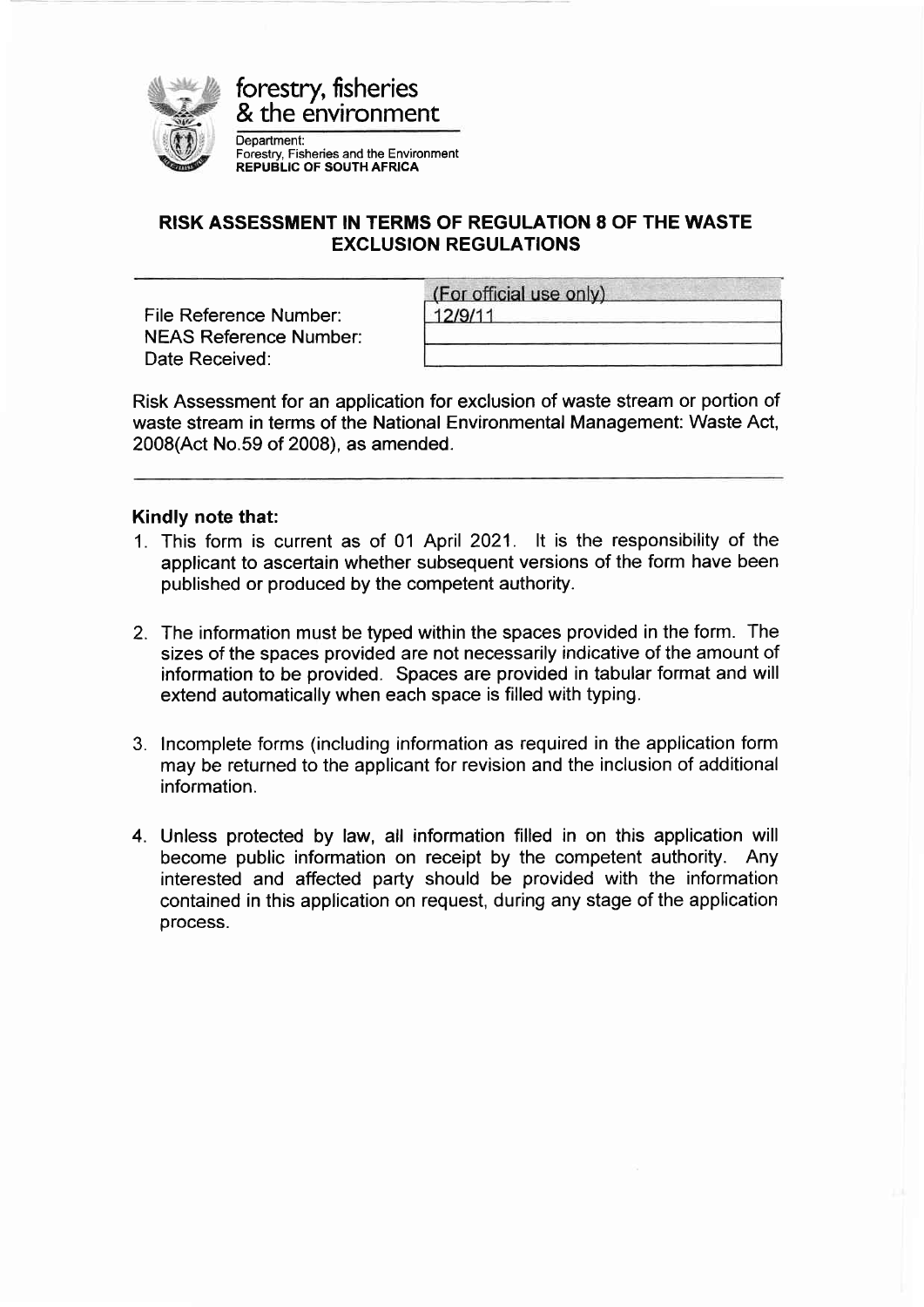| <b>BACKGROUND INFORMATION</b> |                                                       |
|-------------------------------|-------------------------------------------------------|
| <b>APPLICANT</b>              | <b>SA Steel Mills (Pty) Ltd</b>                       |
| <b>CONTACT PERSON</b>         |                                                       |
| <b>NAME</b>                   | <b>Ms Fatima Rawjee</b>                               |
| <b>ADDRESS</b>                | Old Kookfontein Farm, Main Kookfontein Road, Meyerton |
| <b>E-MAIL ADDRESS</b>         | fatima@sasteelmill.co.za                              |
| <b>TELEPHONE</b>              | 016 362 6045                                          |
| <b>CELL PHONE</b>             | 072 667 8508                                          |

| <b>WASTE GENERATING FACILITIY OR FACILITIES</b>                                                                  |                                                                                                                               |                 |           |              |                 |        |
|------------------------------------------------------------------------------------------------------------------|-------------------------------------------------------------------------------------------------------------------------------|-----------------|-----------|--------------|-----------------|--------|
| PHYSICAL ADDRESS OF FACILITY<br><b>OR FACILITIES</b>                                                             | Old Kookfontein Farm, Main Kookfontein Road, Meyerton                                                                         |                 |           |              |                 |        |
| <b>GPS CO-ORDINATES AT CORNERS</b><br>OF WASTE GENERATING FACILITY<br><b>OR FACILITIES</b>                       | <b>LATITUDE</b><br><b>LONGITUDE</b>                                                                                           |                 |           |              |                 |        |
| 1                                                                                                                | 26°                                                                                                                           | 34 <sup>′</sup> | 15.38     | $27^\circ$   | 59 <sup>′</sup> | 16.92" |
| 2                                                                                                                | $26^\circ$                                                                                                                    | $33^{\circ}$    | $52.01$ " | $27^\circ$   | 59 <sup>'</sup> | 36.00" |
| 3                                                                                                                | $26^{\circ}$                                                                                                                  | 34 <sup>′</sup> | 03.52"    | 27°          | 59 <sup>′</sup> | 49.65" |
| 4                                                                                                                | 26°                                                                                                                           | $34^{\circ}$    | 15.23"    | $27^\circ$   | 59 <sup>°</sup> | 54.56" |
| 5                                                                                                                | $26^{\circ}$                                                                                                                  | 34'             | 23.20"    | $27^\circ$   | 59 <sup>′</sup> | 53.10" |
| 6                                                                                                                | 26°                                                                                                                           | 34'             | 23.15"    | 27°          | 59'             | 47.45" |
| 7                                                                                                                | 26°                                                                                                                           | 34 <sup>′</sup> | 18.31"    | $27^\circ$   | 59 <sup>°</sup> | 36.39" |
| 8                                                                                                                | 26°                                                                                                                           | 34 <sup>′</sup> | 19.72"    | $27^{\circ}$ | 59 <sup>°</sup> | 26.68" |
| 9                                                                                                                | $26^\circ$                                                                                                                    | $34^{1}$        | 18.10"    | $27^\circ$   | 59 <sup>°</sup> | 20.93" |
| <b>WASTE STREAM OR PORTION OF A</b><br><b>WASTE STREAM TO BE EXCLUDED</b><br><b>FROM THE DEFINITION OF WASTE</b> | Mill scale is a by-product generated from the secondary steel<br>making processes at the steel plant.                         |                 |           |              |                 |        |
|                                                                                                                  | Mill Scale: Reused in the steel-making processes on site and the<br>rest is sold to other iron and steelmaking and ferroalloy |                 |           |              |                 |        |
| <b>BENEFICIAL USE/S</b>                                                                                          | productions.                                                                                                                  |                 |           |              |                 |        |

| <b>WASTE GENERATING PROCESS</b>      |                                                                    |
|--------------------------------------|--------------------------------------------------------------------|
|                                      | Steel scrap is delivered to site by road transport. After weighing |
|                                      | at the weigh bridge the steel scrap is segregated, prepared,       |
|                                      | classified and accordingly stocked in the scrap storage area.      |
|                                      | Prepared steel scrap is bought to the melting shop and fed into    |
|                                      | the furnace/s from an overhead crane. The scrap steel is melted    |
|                                      | in the furnaces. Slag (impurities from the steel) forms on top of  |
|                                      | the molten steel in the furnaces. This is poured off the molten    |
|                                      | steel. The molten steel is tapped out of the furnace to a ladle    |
|                                      | refining furnace where it undergoes refining. After attaining the  |
|                                      | final chemical composition and appropriate temperature of the      |
|                                      | molten steel, the ladle is taken to the Continuous Casting         |
|                                      | Machine (CCM) for billet casting. In continuous casting, the       |
| <b>DETAILED DESCRIPTION OF WASTE</b> | molten metal is cast into a water-cooled die, which is open at the |
| <b>GENERATING PROCESS1</b>           | bottom. The die gives the desired form to the product. Through     |

<sup>&</sup>lt;sup>1</sup> A process flow chart must be attached with this form for the process description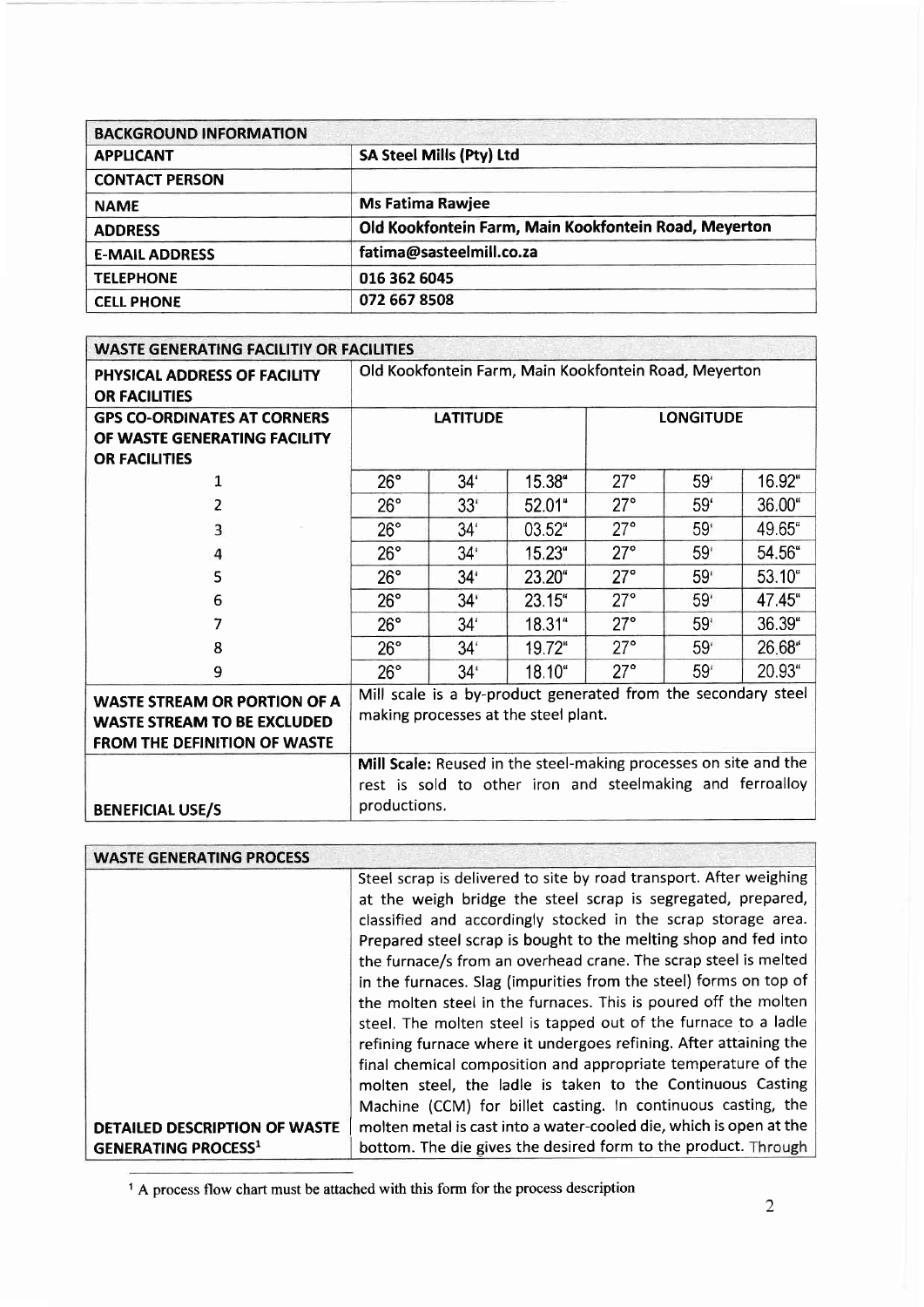|                                                      | intensive cooling, the outside of the metal product solidifies,                                                                         |                |
|------------------------------------------------------|-----------------------------------------------------------------------------------------------------------------------------------------|----------------|
|                                                      | while it is slowly pulled out of the mould. Through continuous                                                                          |                |
|                                                      | pouring and extraction, the product gets longer. After horizontal                                                                       |                |
|                                                      | straightening, a mechanical shear cuts the billet into the desired                                                                      |                |
|                                                      | length. From here the billets are either fed hot into the mills for<br>further processing or the steel billets are stacked on a cooling |                |
|                                                      | bed. Hereafter the billets are temporarily stored on site before                                                                        |                |
|                                                      | dispatch by road transport or by later use in the mills where they                                                                      |                |
|                                                      | are re-heated for rolling in the re-heating furnaces.                                                                                   |                |
|                                                      | At the steel rolling mills, the steel billets undergo a three-phase                                                                     |                |
|                                                      | hot rolling process to form "standard" steel products. Billets are                                                                      |                |
|                                                      | fed into the mills and pass-through rollers which rolls the billets                                                                     |                |
|                                                      | a little thinner each time until they start to form the desired                                                                         |                |
|                                                      | shape. At the finishing section the end products are passed onto                                                                        |                |
|                                                      | a colling bed and then through a straightener, cut to length using                                                                      |                |
|                                                      | cold shearing machines, Randoms are selected and set aside and                                                                          |                |
|                                                      | first grade products are packaged and stacked for dispatch via                                                                          |                |
|                                                      | road transport vehicles.                                                                                                                |                |
|                                                      | Air emissions from the furnaces are managed by a pollution                                                                              |                |
|                                                      | control system whereby the fumes are extracted and cleaned                                                                              |                |
|                                                      | prior to being released. The impurities that are removed from the                                                                       |                |
|                                                      | emissions, in the form of zinc dust, are collected in bags.                                                                             |                |
|                                                      | Mill scale is the surface of the billets (and to a lesser degree the                                                                    |                |
|                                                      | long products) that flakes off during the cooling (and shaping and                                                                      |                |
|                                                      | rolling) process/es.                                                                                                                    |                |
|                                                      | Refractory bricks are used to line the furnaces. These break from                                                                       |                |
|                                                      | the intensive heat and need to be replaced.                                                                                             |                |
|                                                      | Oil is burned to power the reheating furnaces at the mill. The                                                                          |                |
|                                                      | used oil will be re-refined/ processed for re-use.                                                                                      |                |
|                                                      | Refer to Annexure 2 for the Process Flow Diagram.                                                                                       |                |
| PRODUCTION PROCESS FLOW                              | <b>YES</b>                                                                                                                              | HO             |
| <b>CHART ATTACHED</b>                                |                                                                                                                                         |                |
| <b>WASTE CLASSIFICATION</b>                          | <b>HAZARDOUS</b>                                                                                                                        | <b>GENERAL</b> |
| <b>IF HAZARDOUS LIST THE HAZARDS</b><br>OF THE WASTE | Not applicable                                                                                                                          |                |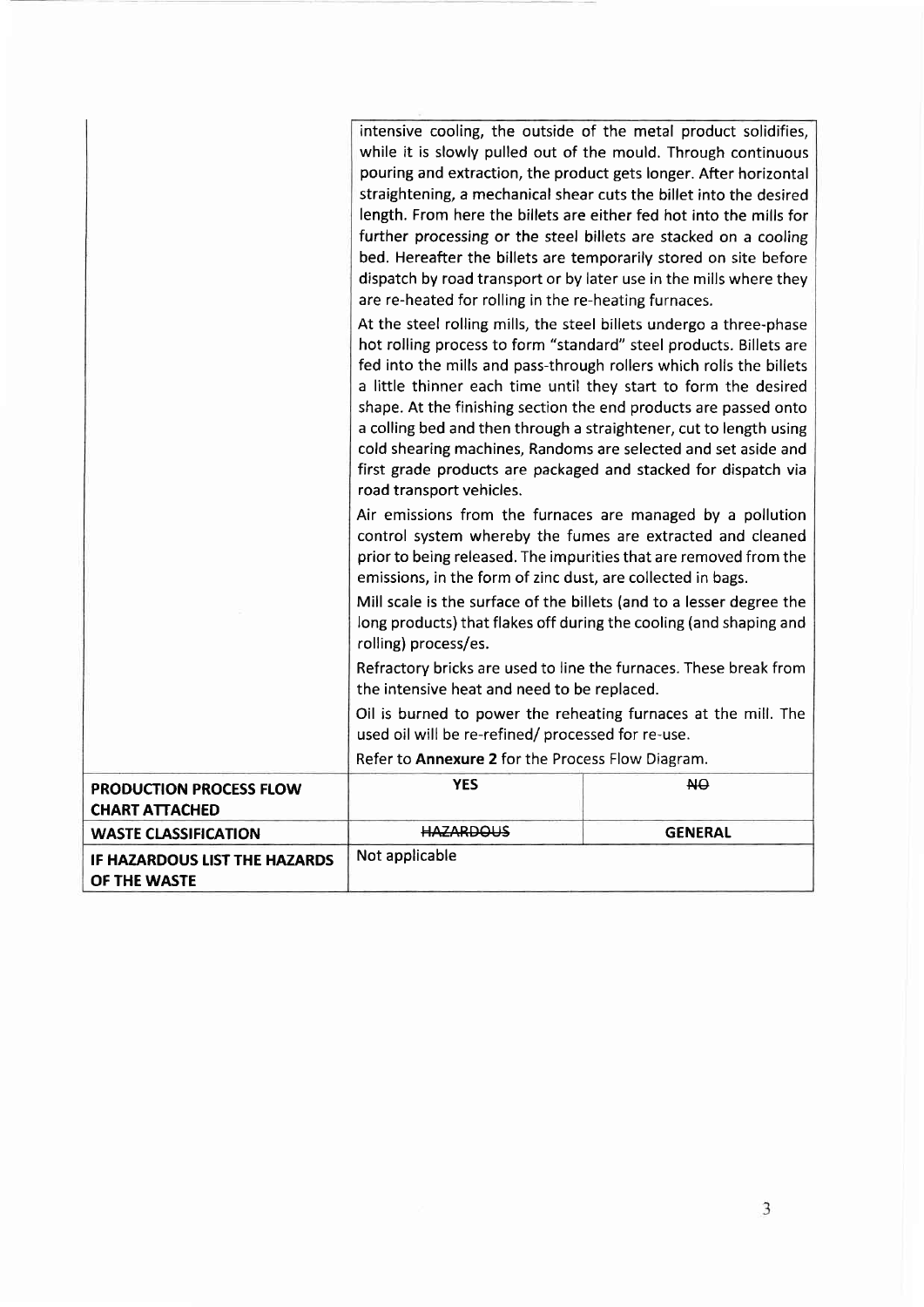# RISK ASSESSMENT WITHOUT MITIGATION

| <b>Activity</b>                                                                                                                                                                                                                                                                                                                                                                                                                                                                                                                                                     | <b>Risk Description</b>                                                                                                                                                                             | <b>Environmental</b>                                  | <b>Assessment of Risk</b> |                  |                 |              | <b>Significance</b> |             |
|---------------------------------------------------------------------------------------------------------------------------------------------------------------------------------------------------------------------------------------------------------------------------------------------------------------------------------------------------------------------------------------------------------------------------------------------------------------------------------------------------------------------------------------------------------------------|-----------------------------------------------------------------------------------------------------------------------------------------------------------------------------------------------------|-------------------------------------------------------|---------------------------|------------------|-----------------|--------------|---------------------|-------------|
|                                                                                                                                                                                                                                                                                                                                                                                                                                                                                                                                                                     | <b>Receptors</b>                                                                                                                                                                                    | <b>Impact</b>                                         | <b>Probability</b>        | <b>Magnitude</b> | <b>Duration</b> | <b>Scale</b> |                     |             |
| Steel making<br>The processes and<br>associated activities<br>processes including,<br>but not limited to:<br>noisy and could impact<br>Steel scrap<br>on the surrounding<br>delivery and sorting<br>properties.<br>Melting of the steel<br>The processes involve<br>scrap in the<br>many health risks and<br>furnaces<br>hazards to the workers<br>Casting of the steel<br>and employees at the<br>billets<br>plant.<br>Reheating the<br>billets (when<br>needed)<br>Rolling the billets to<br>form end products<br>Sorting and<br>dispatching the end<br>products. | (vehicle movement) are                                                                                                                                                                              | Surrounding<br>community sense of<br>place            | Negative                  | $\overline{2}$   | $\overline{2}$  | 5            | $\overline{2}$      | 18 Low      |
|                                                                                                                                                                                                                                                                                                                                                                                                                                                                                                                                                                     |                                                                                                                                                                                                     | Human health and<br>safety                            | Negative                  | 4                | 6               | 5            |                     | 48 Moderate |
| Storage of steel scrap.                                                                                                                                                                                                                                                                                                                                                                                                                                                                                                                                             | The improper storage of<br>steel scrap could result<br>in stormwater pollution<br>and subsequently<br>pollution of natural water<br>resources or municipal<br>systems as well as soil<br>pollution. | Soil<br>Surface water quality<br>Ground water quality | Negative                  | 3                | 4               | 3            | 2                   | 27 Low      |
| Storage of waste/ by-<br>products                                                                                                                                                                                                                                                                                                                                                                                                                                                                                                                                   | The improper storage of<br>waste/ by-products<br>generated from the<br>processes could result                                                                                                       | Soil<br>Surface water quality<br>Ground water quality | <b>Negative</b>           | $\overline{4}$   | 6               | 3            | $\overline{2}$      | 44 Moderate |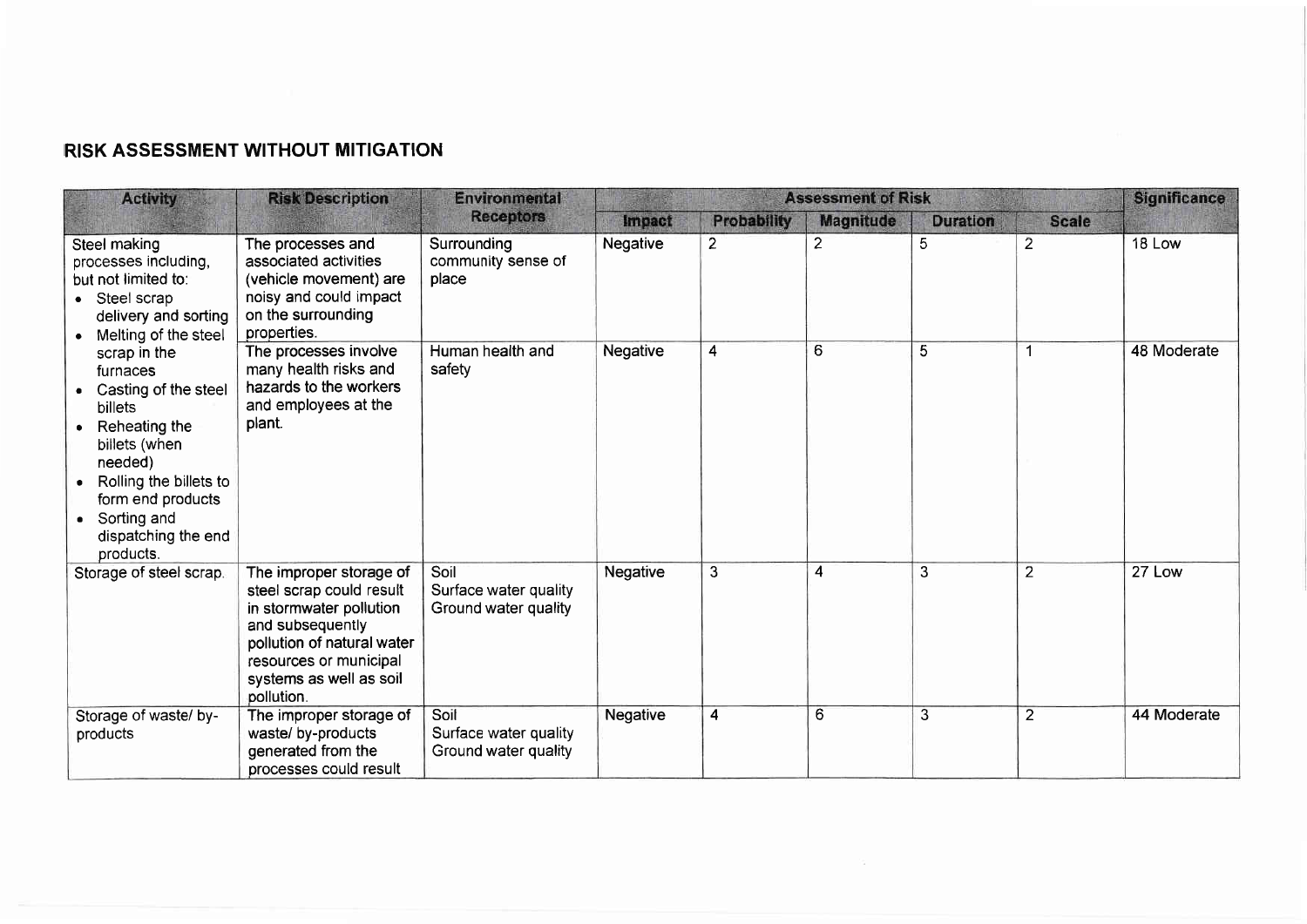|                                                               | in the pollution of natural<br>resources including soil,<br>surface water and<br>ground water.                                                                                                               |                                                                             |          |                |                 |   |                |             |
|---------------------------------------------------------------|--------------------------------------------------------------------------------------------------------------------------------------------------------------------------------------------------------------|-----------------------------------------------------------------------------|----------|----------------|-----------------|---|----------------|-------------|
| Disposal or removal of<br>waste/ by-products<br>from the site | The improper disposal<br>or removal of waste/ by-<br>products generated from<br>the processes could<br>result in the pollution of<br>natural resources<br>including soil, surface<br>water and ground water. | Soil<br>Surface water quality<br>Ground water quality                       | Negative | 4              | $6\overline{6}$ | 4 | $\overline{2}$ | 48 Moderate |
| Use of groundwater for<br>the processes in the<br>plant       | The depletion of natural<br>resources through the<br>unauthorized use of<br>groundwater.                                                                                                                     | Groundwater quantity                                                        | Negative | $\overline{2}$ | 8               | 4 | 3              | 30 Moderate |
|                                                               | The risk of sinkhole<br>formation.                                                                                                                                                                           | Geology<br>Human health and<br>safety                                       | Negative | $\overline{3}$ | 10              | 5 | $\overline{2}$ | 51 Moderate |
| Storage and handling<br>of fuel and hazardous<br>substances   | Improper management<br>relating to the use of<br>hazardous substances<br>could result in pollution.                                                                                                          | Soil<br>Surface water quality<br>Ground water quality                       | Negative | 4              | 6               | 4 | $\overline{2}$ | 48 Moderate |
|                                                               | Risk of fires or other<br>emergency situations<br>associated with the<br>possible improper<br>storage and handling of<br>fuel and other<br>hazardous substances.                                             | Human health and<br>safety<br>Surrounding<br>community health and<br>safety | Negative | $\overline{3}$ | 8               | 5 | $\overline{2}$ | 45 Moderate |
| Effluent discharge                                            | Improper management<br>or discharge of effluent<br>(which does not meet<br>DWS and municipal                                                                                                                 | Soil<br>Surface water quality<br>Ground water quality                       | Negative | $\overline{4}$ | 6               | 4 | 3              | 52 Moderate |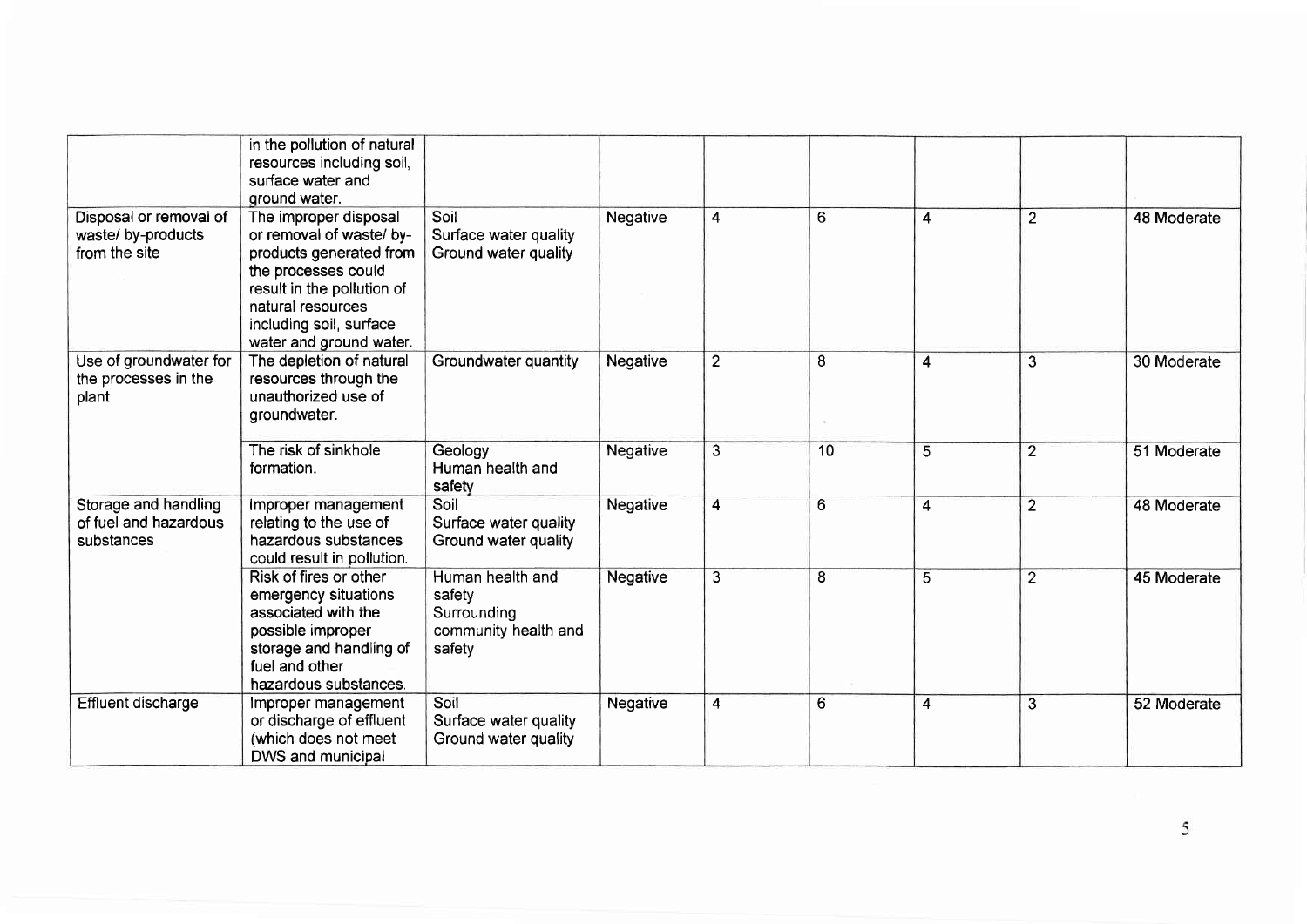|                                                                 | standards) could<br>contaminate soil and<br>water resources.                                                                                                                              |                                                                           |                 |                |   |   |   |             |
|-----------------------------------------------------------------|-------------------------------------------------------------------------------------------------------------------------------------------------------------------------------------------|---------------------------------------------------------------------------|-----------------|----------------|---|---|---|-------------|
| Waste management<br>and storage                                 | Improper waste<br>management and<br>housekeeping could<br>have a negative impact<br>on the aesthetics of the<br>area and could be an<br>eye-sore to the<br>surrounding community.         | Surrounding<br>community sense of<br>place                                | <b>Negative</b> | $\overline{2}$ | 4 | 5 |   | 22 Low      |
| Air emissions from the<br>various furnaces and<br>coal gasifier | Air emissions from the<br>various processes and<br>activities on the site<br>could negatively impact<br>the surrounding<br>community as well as<br>the health of workers at<br>the plant. | Air quality<br>Human health<br>Surrounding<br>community sense of<br>place | Negative        | 4              | 6 |   | 3 | 52 Moderate |

 $\bar{\nu}$ 

 $\langle \hat{u} \rangle$  ,  $\langle \hat{u} \rangle$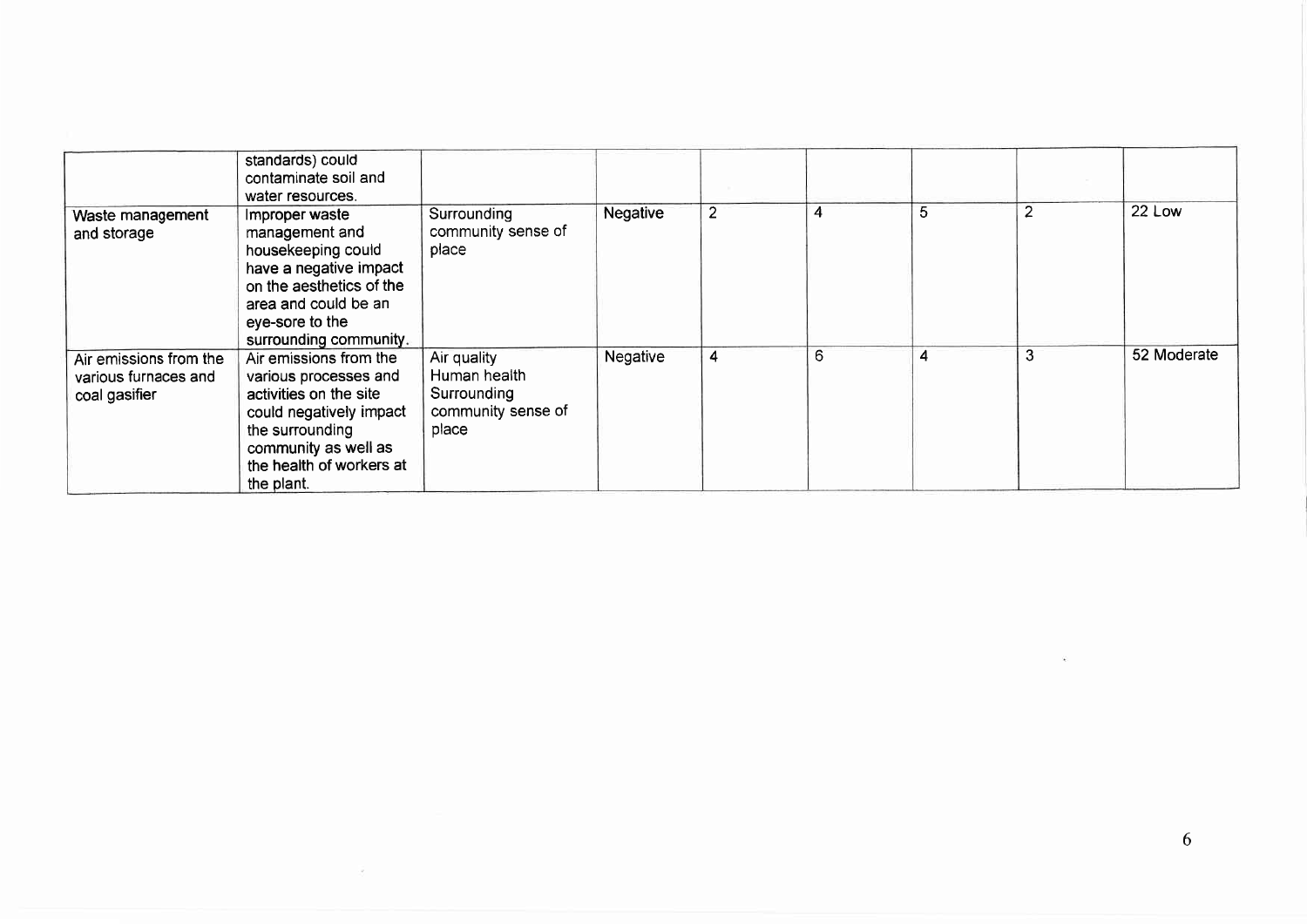The following factors and criteria must be used to assess the impacts of the activities:

| <b>CRITERIA</b>             |                                           |  |  |  |
|-----------------------------|-------------------------------------------|--|--|--|
| <b>Magnitude (Severity)</b> | <b>Duration</b>                           |  |  |  |
| $10 - \text{Very high}$     | 5 - Permanent (longer than 10<br>years)   |  |  |  |
| $8 - High$                  | $4 - Long term (5 - 10 years)$            |  |  |  |
| $6 -$ Moderate              | 3 - Medium term (12 months to 5<br>years) |  |  |  |
| $4 - Low$                   | $2 -$ Short term $($ < 12 months)         |  |  |  |
| 2 - Minor                   | $1 -$ Immediate                           |  |  |  |
| <b>Scale</b>                | <b>Probability (Likelihood)</b>           |  |  |  |
| $5$ – International         | $5 -$ Definite                            |  |  |  |
| 4 - National                | $4 -$ Highly probable                     |  |  |  |
| $3 -$ Regional              | 3 - Medium probability                    |  |  |  |
| $2 - Local$                 | $2 -$ Low probability                     |  |  |  |
| $1 -$ Site only             | $1 -$ Improbably                          |  |  |  |
| $0 - None$                  | 0 - None                                  |  |  |  |

## Magnitude

Measures the size of the impact

### Duration

Duration refers to the lifetime of the impact i.e., how long it will last

### Scale

The scale refers to the extent of the impact

### **Probability**

The probability refers to the chance of the impact to occur. The potential impact could be most likely to occur, unlikely, etc.

### Assessment of Significance of lmpact

Significance rating of the potential impact illustrates the importance of the impact itself. The size of the area affected by pollution may be extremely high, but the significance of this effect is dependent on the concentration or level of pollution in that area. ln order to determine the significance of an impact, the following method should be used:

Significance (S) = (Magnitude + Duration + Scale) x Probability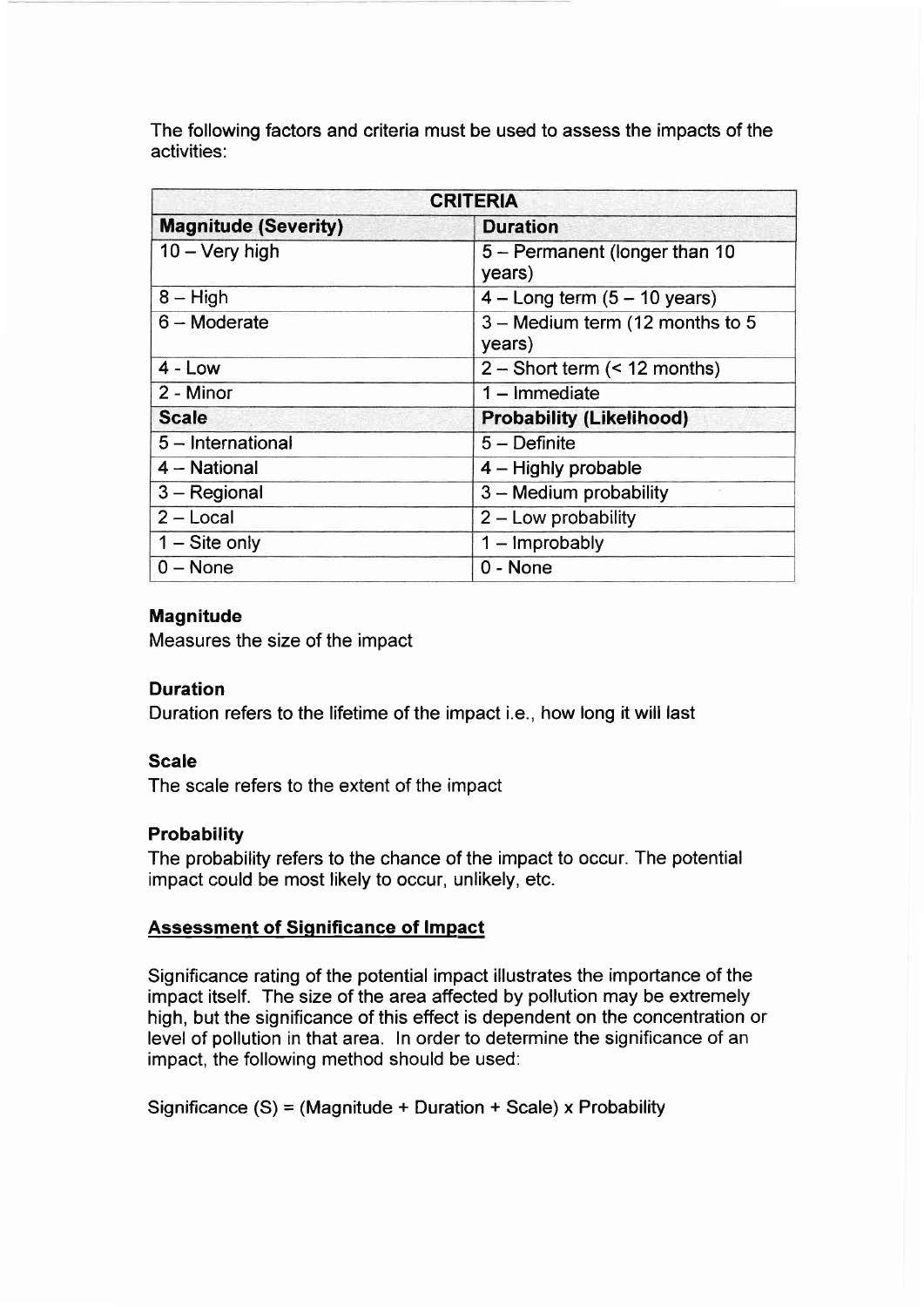The values of S must then be categorised as follows:

| <b>RATING</b> |                          | <b>DESCRIPTION</b>                                                                                                                                         |  |  |  |  |
|---------------|--------------------------|------------------------------------------------------------------------------------------------------------------------------------------------------------|--|--|--|--|
| SP > 60       | High significance        | An impact which could influence the decision about whether or to<br>proceed with the activities regardless of any possible mitigation                      |  |  |  |  |
| $SP$ 30 - 60  | Moderate<br>significance | An impact or benefit which is sufficiently important to require<br>management, and which could have an influence on the decision<br>unless it is mitigated |  |  |  |  |
| SP < 30       | Low significance         | Impacts with little real effect and which will not have an influence<br>on or require modification of the activities                                       |  |  |  |  |
| $\ddot{}$     | Positive impact          | An impact that is likely to result in a positive consequence/effect                                                                                        |  |  |  |  |